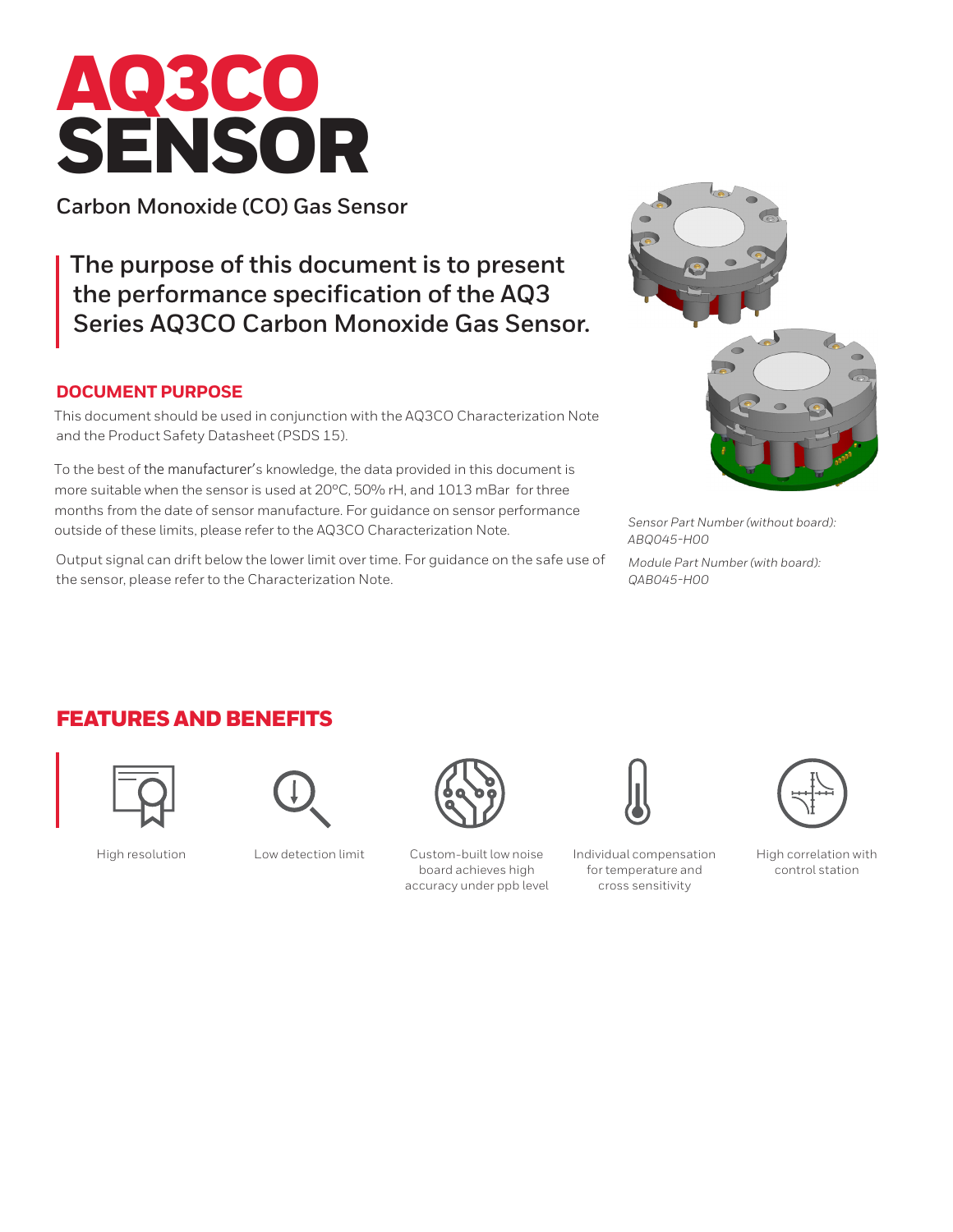## AQ3CO Carbon Monoxide Gas Sensor Technical Specifications

| <b>TECHNICAL SPECIFICATIONS</b>              |                                                                                |  |
|----------------------------------------------|--------------------------------------------------------------------------------|--|
| <b>MEASUREMENT</b>                           |                                                                                |  |
| Technology                                   | 4-electrode electrochemical                                                    |  |
| <b>Measurement Range</b>                     | 0 ppm CO to 10 ppm CO                                                          |  |
| <b>Maximum Overload</b>                      | without board: 50 ppm CO<br>with board: 30 ppm CO                              |  |
| <b>Onboard Filter</b>                        | to remove SOx/NOx and H <sub>2</sub> S                                         |  |
| Sensitivity*                                 | without board:<br>240 nA/ppm ±80 nA/ppm<br>with board:<br>90 mV/ppm ±35 mV/ppm |  |
| Response Time $(T_{\text{eq}})$              | < 70 seconds                                                                   |  |
| <b>Resolution*</b>                           | 20 ppb when used with recommended<br>circuitry                                 |  |
| <b>Baseline Offset*</b>                      | without board: -200 nA ~ 360 nA<br>with board: $-80$ mV $\sim$ 140 mV          |  |
| Repeatability*                               | < ±3% of signal                                                                |  |
| Linearity**                                  | linear                                                                         |  |
| <b>Low Detection Limit*</b>                  | $40$ ppb                                                                       |  |
| <b>ELECTRICAL</b>                            |                                                                                |  |
| <b>Recommended Load</b><br><b>Resistor</b>   | 68 $\Omega$                                                                    |  |
| <b>Sensor Bias Voltage</b>                   | no bias (without board)                                                        |  |
| <b>Power Supply Required</b>                 | 5 Vdc (with board)                                                             |  |
| <b>Power Consumption</b>                     | 370 μA @ 5 Vdc (with board)                                                    |  |
| <b>MECHANICAL</b>                            |                                                                                |  |
| Weight                                       | without board: $<$ 22 g<br>with board: $<$ 30 g                                |  |
| <b>Outer Plastic Body</b><br><b>Material</b> | polycarbonate                                                                  |  |
| <b>Sealing Gasket</b><br><b>Material</b>     | <b>TPU</b>                                                                     |  |
| <b>Contact Material</b>                      | mild steel with gold flash-over nickel plate                                   |  |
| <b>Orientation Sensitivity</b>               | none                                                                           |  |
| <b>ENVIRONMENTAL</b>                         |                                                                                |  |
| <b>Operating</b><br><b>Temperature Range</b> | $-30^{\circ}$ C to $50^{\circ}$ C                                              |  |
| Recommended<br><b>Storage Temperature</b>    | $0^{\circ}$ C to 20 $^{\circ}$ C in original sealed container                  |  |
| <b>Operating Humidity</b><br>Range           | 15% rH to 90% rH<br>non-condensing                                             |  |
| <b>Operating Pressure</b><br>Range           | atmospheric ±10%                                                               |  |
| <b>Typical Applications</b>                  | ambient environmental monitoring                                               |  |
| <b>LIFETIME</b>                              |                                                                                |  |
| <b>Storage Life</b>                          | 6 months in original sealed container                                          |  |
| <b>Long-Term Sensitivity</b>                 |                                                                                |  |
| Drift*                                       | < 10% signal loss per annum                                                    |  |
| <b>Expected Oper. Life</b>                   | two years in air                                                               |  |

\*Specifications are valid at 20°C, 50% RH, and 1013 mbar using AQ3 low noise board. Performance characteristics outline the performance of sensors supplied within the first 3 months. Output signal can drift below the lower limit over time. Please be aware that sensors' performance also reflected by circuit board design.

\*\* Linear through the concentration range across the whole operational enviroment range.

#### **Product Dimensions**

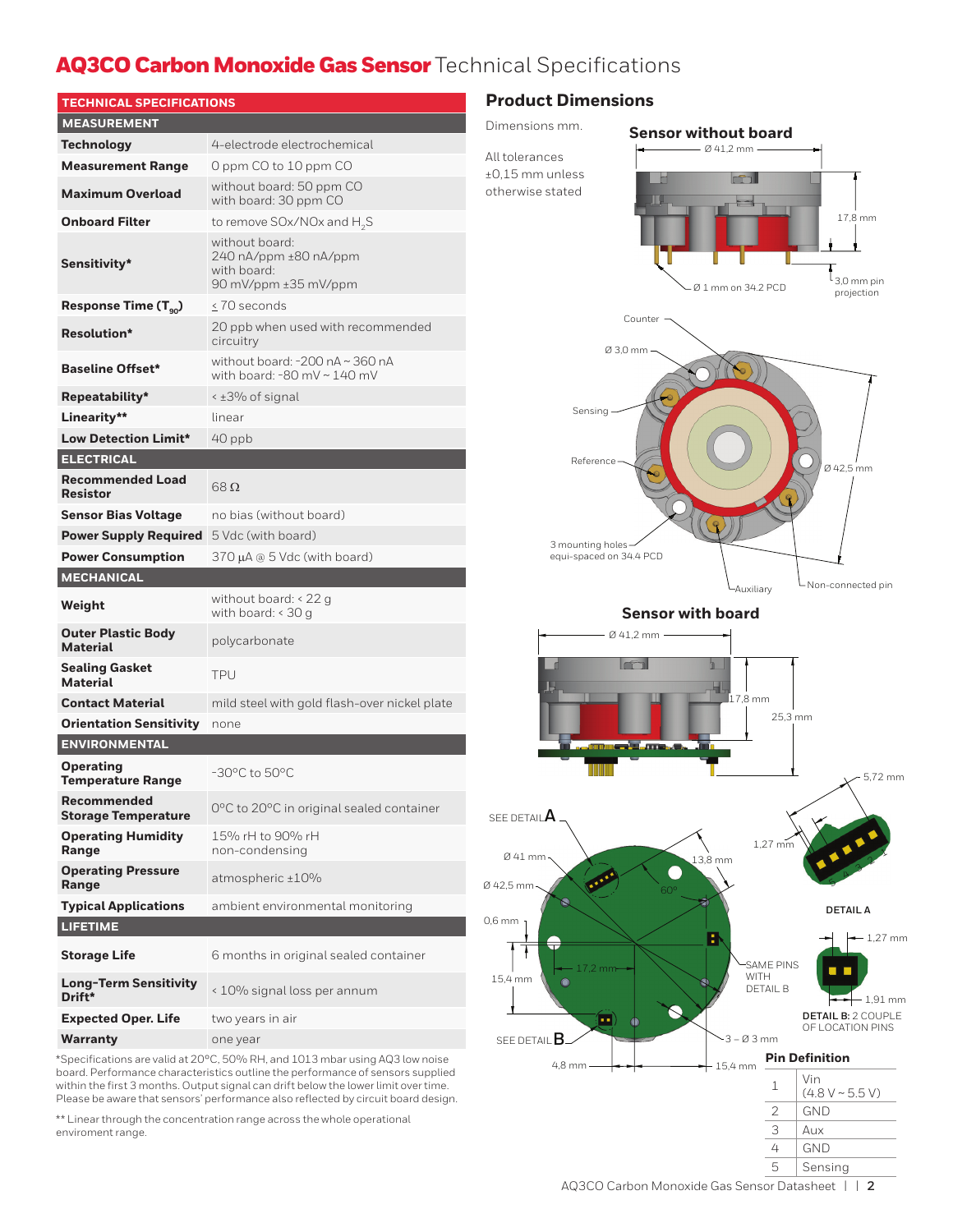# AQ3CO Carbon Monoxide Gas Sensor Technical Specifications

#### **Filter Information**

Removes acid gases such as  $SOx/NOx$  and  $H_2S$ 

#### **Poisoning**

Gas sensors are designed for operation in a wide range of environments and harsh conditions. However, it is important that exposure to high concentrations of solvent vapors is avoided, both during storage, fitting into instruments, and operation.

When using sensors with printed circuit boards (PCBs), degreasing agents should be used before the sensor is fitted.

Do not glue directly on or near the sensor as the solvent may cause crazing of the plastic.

#### **Cross Sensitivity Table**

Whilst EnviroceLs are designed to be highly specific to the gas they are intended to measure, they will still respond to some degree to various other gases. The table below is not exclusive and other gases not included in the table may still cause a sensor to react.

**IMPORTANT NOTE: The cross sensitivity data shown below does not form part of the product specification and is supplied for guidance only. Values quoted are based on tests conducted on a small number of sensors and any batch may show significant variation. For the most accurate measurements, an instrument should be calibrated using the gas under investigation.** 

| Gas                                 | <b>Gas Concentration</b> | <b>Cross Interference</b>                                                                                                                                                                                                    |
|-------------------------------------|--------------------------|------------------------------------------------------------------------------------------------------------------------------------------------------------------------------------------------------------------------------|
| Sulfur Dioxide (SO <sub>2</sub> )   | 5 ppm                    | $0\% < x\% < 7\%$                                                                                                                                                                                                            |
| Nitrogen Dioxide (NO <sub>2</sub> ) | 5 ppm                    | $-3\%$ < x \cdot \cdot \cdot \cdot \cdot \cdot \cdot \cdot \cdot \cdot \cdot \cdot \cdot \cdot \cdot \cdot \cdot \cdot \cdot \cdot \cdot \cdot \cdot \cdot \cdot \cdot \cdot \cdot \cdot \cdot \cdot \cdot \cdot \cdot \cdot |
| Ozone $(O_3)$                       | 1 ppm                    | $-79$ /0< $x9$ /0< $49$ /0                                                                                                                                                                                                   |
| Isobutylene $(C_A H_a)$             | 1 ppm                    | $~\sim$ None                                                                                                                                                                                                                 |